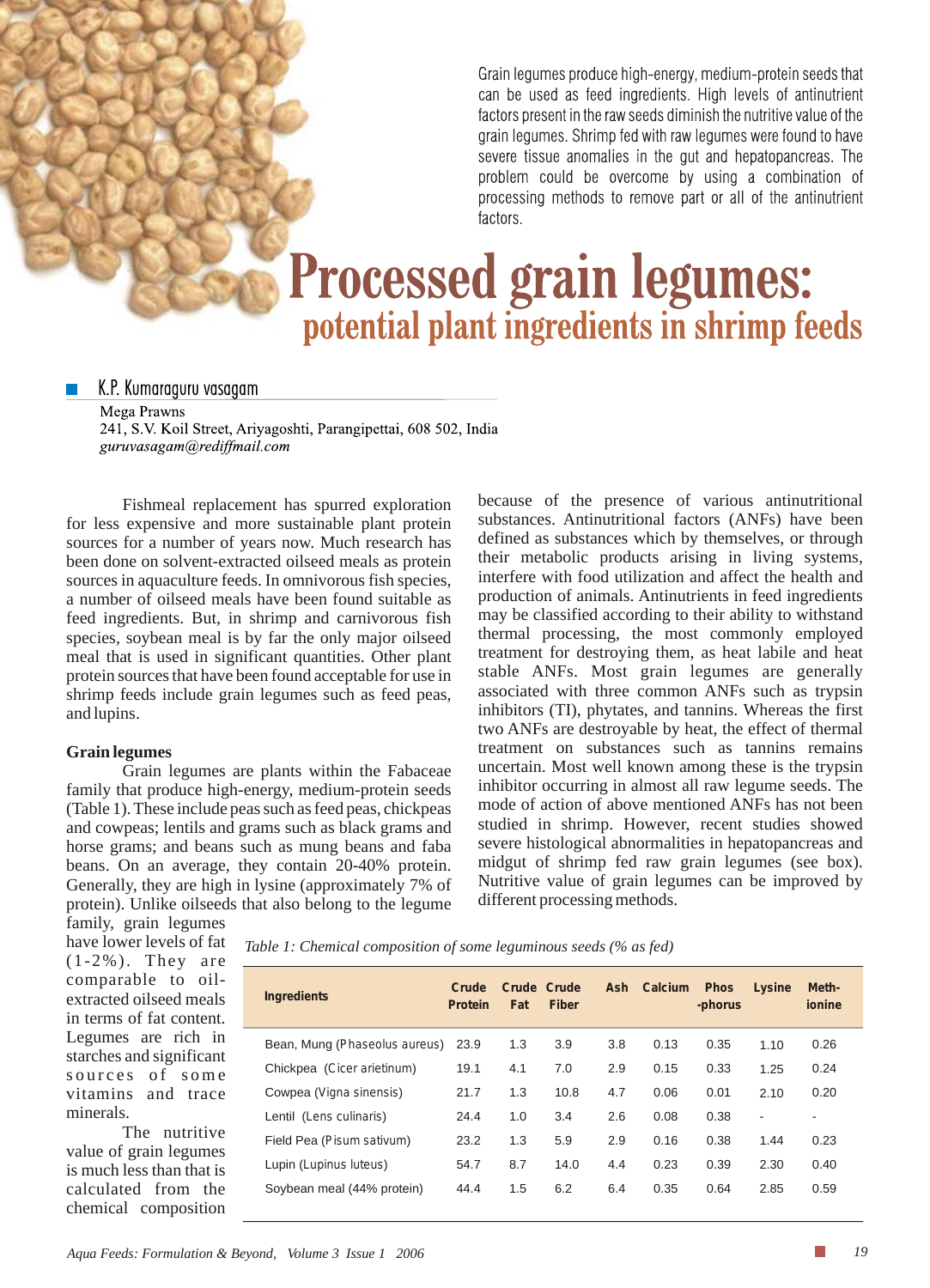# **Processing of grain legumes**

A number of processing techniques are used to remove antinutrients from grain legumes. These include dehulling, soaking (in water, alkali and acid), autoclaving, radiation, germination, fermentation, and recently extrusion cooking. The influence of above processing methods on the nutritional and antinutritional factors of legume seeds is specific to the nature of the seed and the variety.

*Dehulling*: A traditional processing technique which removes the outer shell or hulls of the seeds. The legume seeds could be dehulled in rubber roll sheller and segregated from the un-decorticated ones. Removal of low protein hulls covering the seeds leads to concentration of protein and results in a slight increase in protein content. Dehulling improves protein quality and digestibility, most likely due to the removal of the seed coat tannins and indigestible fiber.

*Soaking*: Simply soaking the seeds in either distilled or alkali (< 2% sodium bi-carbonate) water for 12*-*20 h in room temperature has shown a moderate reduction in ANFs such as trypsin inhibitors, tannin and phytic acid in grain legumes. Proximate composition is little affected by soaking.

*Autoclaving*: Autoclaving is a familiar moist-heat treatment method which cooks the seeds under pressure.

It efficiently removes almost all heat labile ANFs, particularly the trypsin inhibitor. In addition, some of the heat stable ANFs have also been found to be removed partially. Sometimes prolonged heating may end with loss of nutritional quality of feed ingredient. Hence, optimum exposure duration for each legume grain should be established based on ANF content and the tolerance limit of the target animal.

*Irradiation*: Irradiation is a physical process involving an energy-input that does not induce radioactivity in foods. Irradiation causes chemical changes in foods in amounts directly related to the radiation (treatment) dose. It reduces both heat-stable and heat-labile antinutrients. In particular, irradiation levels up to 10 kGy, which are admissible for the irradiation of foods, seem to be effective in inactivating antinutrients such as protease inhibitors, lectin, phytic acid, non-starch polysaccharides and oligosaccharides without altering the nutritional quality of the food.

*Germination*: Germination is an ancient and popular practice which enhances the nutritive value of legumes by inducing the formation of enzymes that eliminate or reduce the antinutritional and indigestible factors in legumes. Germination of legume seeds increased the protein content and total essential amino acid and decreased the lipid and total carbohydrate content.

### **Histological anomalies in shrimp fed unprocessed legume seeds**

Shrimp fed test diets formulated to contain 50% unprocessed grain legumes (chick peas) were found to suffer from severe mortality in the middle of a trial. Histopathological investigations revealed that the hepatopancreas and midgut of the shrimp showed some common abnormalities.*(Kumaraguru vasagam et al. In Press)*



*Figure 1 shows the transverse section through hepatopancreas of shrimp fed reference diet showing normal tubules with star-shaped lumina (L). The cell types (B, F and R) are well preserved. The tubules are surrounded by a basal lamina separating the glandular cells from the haemal sinuses between the tubules. A brush border (Bb) is evident on the luminal surface of the cells. Athin myo-epithelial layer (M Et) surrounds the tubules. Between tubules haemal sinuses (Sin) are seen.*



*Figures 2 (A-D) show hepatopancreas from shrimp fed diet containing raw legume seeds showing abnormal tubules. [2A] hepatopancreas showing severe vacuolization (V) in B-cells of tubules taking a foamy appearance; [2B] hepatopancreatic tubules showing sloughing of myo-epithelial layer (M Et) and sloughed cellular contents (SL CC); [2C] hepatopancreatic tubules showing disorganized acinar structure because of the sloughing off of the cell* 

*lining and tubular lamina lost their star-like outline; [2D] Longitudinal section through hepatopancreas of shrimp fed test diet showing basophilic granules (BG) in basal lamina of glandular cells.*

*Figures 4 (A&B) show that the midgut of shrimp fed diet containing raw legume seeds showing abnormalities like vacuolation and swelling in gut wall [4A]; detachment of columnar epithelial cells, necrosis of epithelial cells of mucosal lining and occurrence of inflammatory hemocytes [4B].* 

*Figure 3 shows the longitudinal sections of the midgut from shrimp fed reference diet showing midgut wall (W). Note that it is uniformly lined with tall, quite narrow columnar epithelial cells (CEC). The columnar epithelial cells rest on a basement membrane above the gut wall. Tubular lumen (L) is dispersed with digested remains of feed material. The free border of the CEC is conspicuously striated with a brush border (Bb). Goblet cells which secretes mucous are interspersed among the CEC. A thin chitinous periotrophic membrane (PM) is evident on luminal surface of the Bb.*